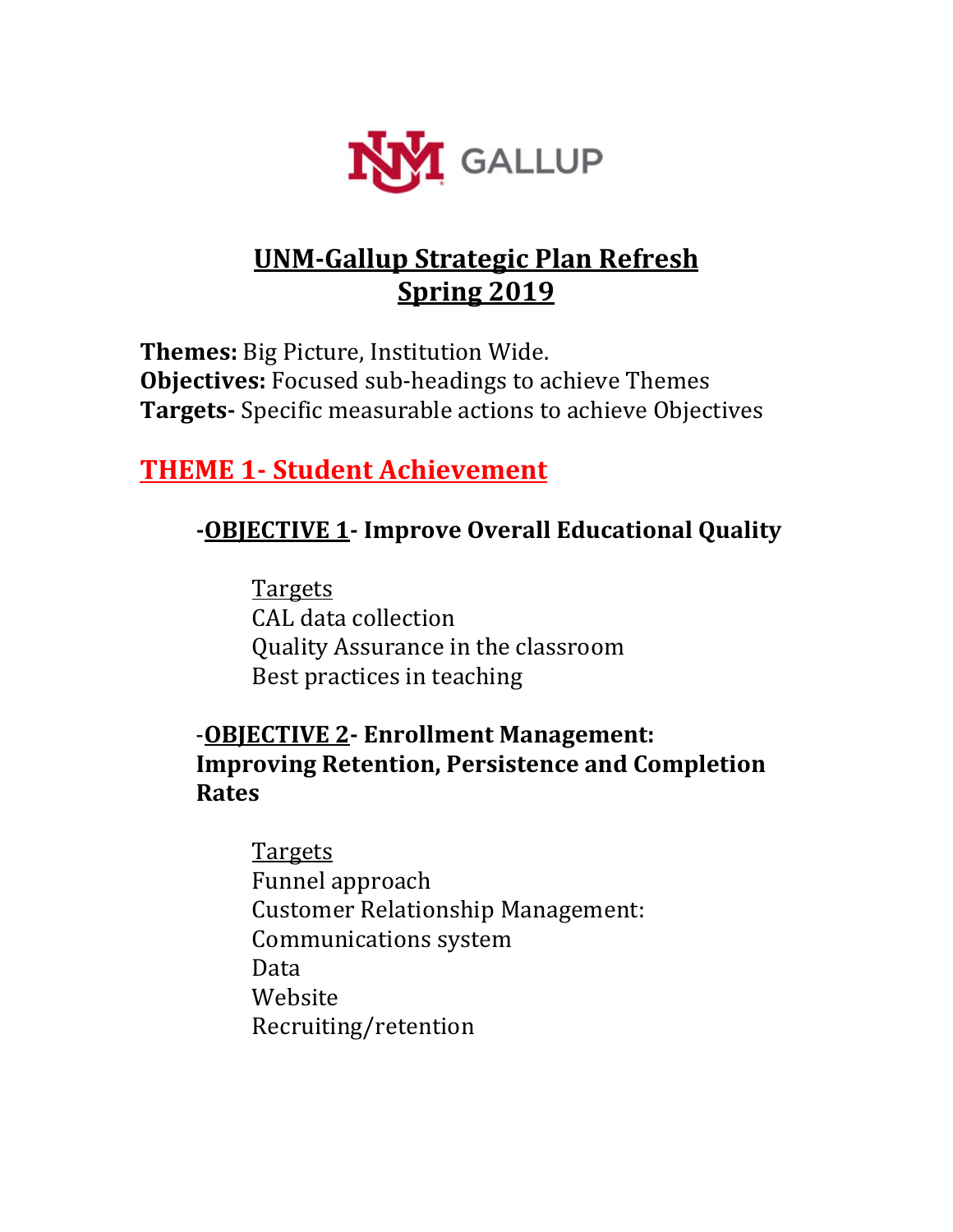## **-OBJECTIVE 3- College Level Readiness**

**Targets** Literacy- English, Math, Critical Thinking, Citizenship, Technology. Improve relationship with local school system

# **THEME 2- Faculty & Staff Retention and Enrichment**

# -**OBJECTIVE 1- Improve Campus Climate**

Targets Communication- Collegiality, openness, positivity, empathy. Development- Professional and Leadership Skills Gender Equity/Diversity/Inclusion Pride in UNM-Gallup Advancement Opportunities/Mentorship Operational Equity, Transparency and Accountability

# **THEME 3- Fiscal Responsibility and Shared Governance**

## -**OBJECTIVE 1- Increase Grant Activity and Funding**

## Targets

Hire a Grant Coordinator Grant writing training for Faculty and Staff-Incentivize the process Grant/Contracts support system, structure, process Target funding opportunities for underrepresented groups: STEM, Majority Minority campus.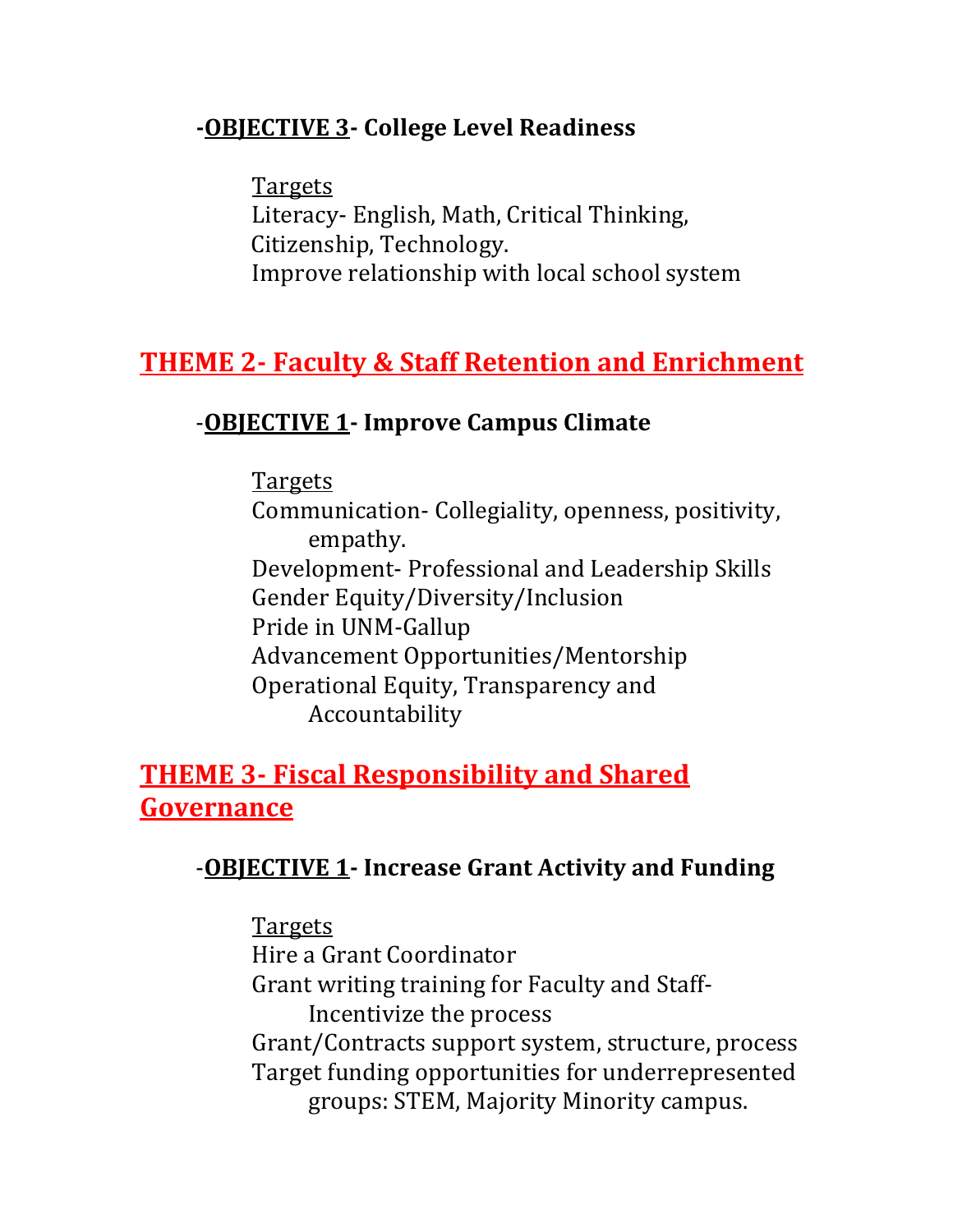Improved relationships with Navajo Nation, Zuni Pueblo, BIA and BIE

## -**OBJECTIVE 2- A Changing Market-Share (the Impact of Other Institutions)**

Targets Strengthen UNM-G Brand Increase Internships Native American Studies Certificate Collaboration with other institutions on 4 year degrees What makes us Unique? Current/New Programs Mindset: Collaboration vs. Competition

## **OBJECTIVE 3- Practice Good Faith Shared Governance**

Targets Re-create a Staff Assembly/Senate Follow Policy/ Truth in Advertising Open/Town Hall Meetings Accountability/ A Culture of trust: not suspicion Make Decisions based on: Data, Evidence and Best **Practices** 

# **THEME 4- Cultural Vibrancy and Community Engagement**

## **OBJECTIVE 1- Celebrate and Embrace the Diversity of our Student and Community Populations**

Targets Welcome Plaques in all buildings. (different languages by different artists)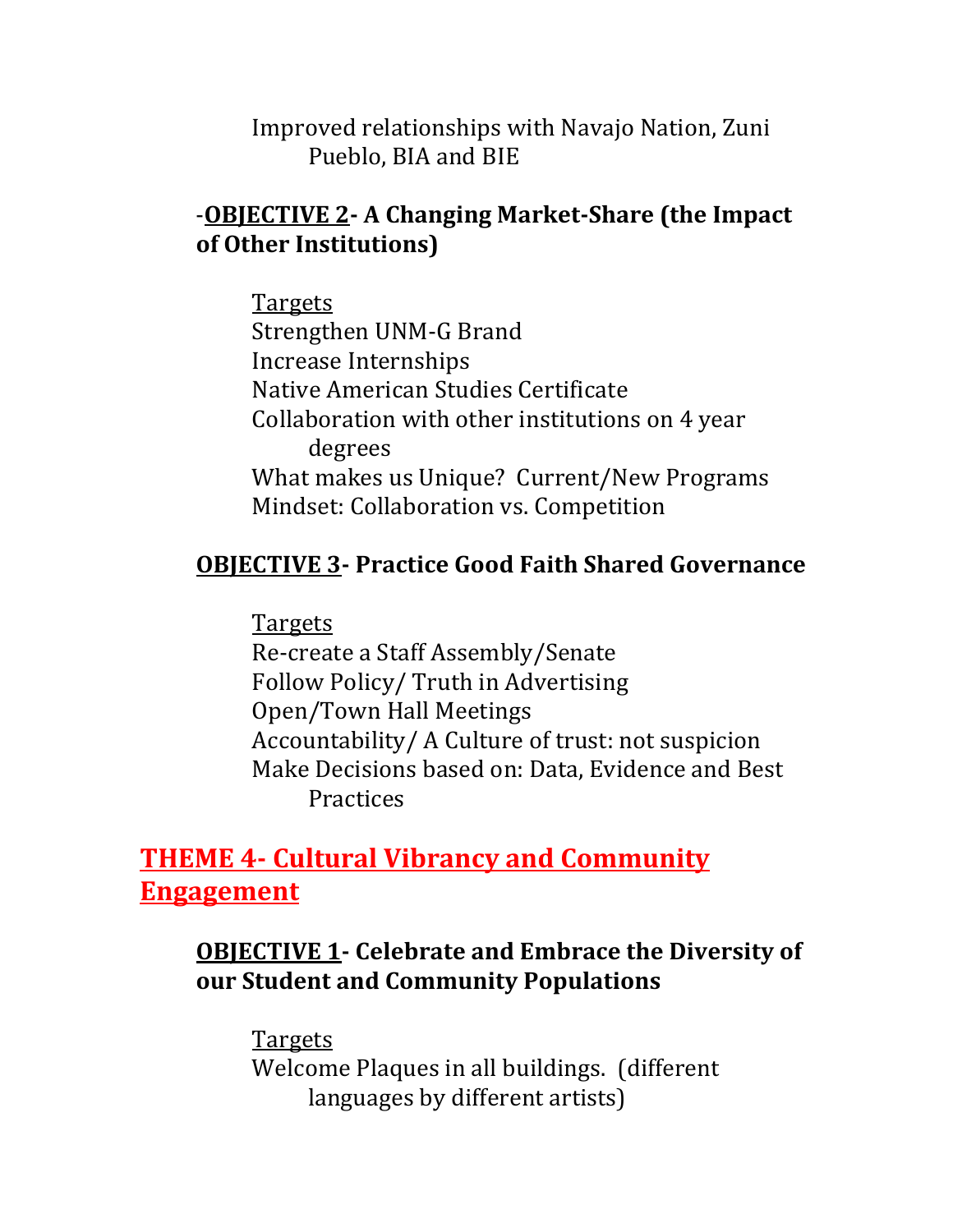UNM-Gallup Lamp-post Signage Flags Reach out to Campus Experts

## **OBJECTIVE 2- Thoughtful Integration of Cultural Traditions into Existing Curricula**

**Targets** 

Research and Celebrate who is doing this already Check in with the Teaching Excellence Committee

## **OBJECTIVE 3- Strengthening On and Off Campus Programming**

**Targets** 

Encourage all employees to join Local Boards and Community Groups Survey the community to see what their needs actually are. Library/Community Leasing/Website Lodger's Tax Committee

## **OBJECTIVE 4- UNM-Gallup as a "Scholarly Hub."**

**Targets** Commitment to Technology Excellence Scholarly Lecture Series (varied disciplines)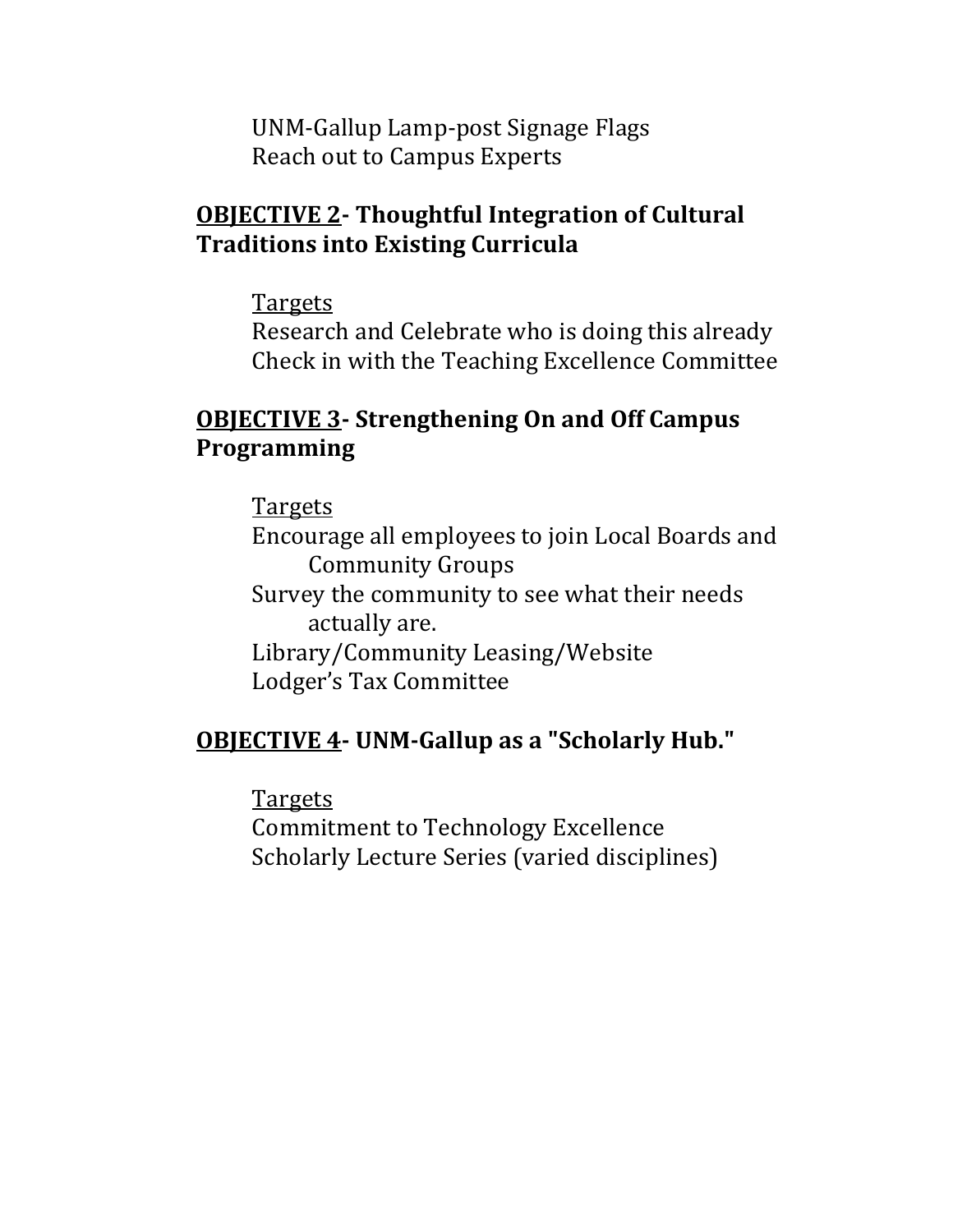# **STRATEGIC PLAN REFRESH**

# **WORKING DOCUMENTS**

**SPRING 2019**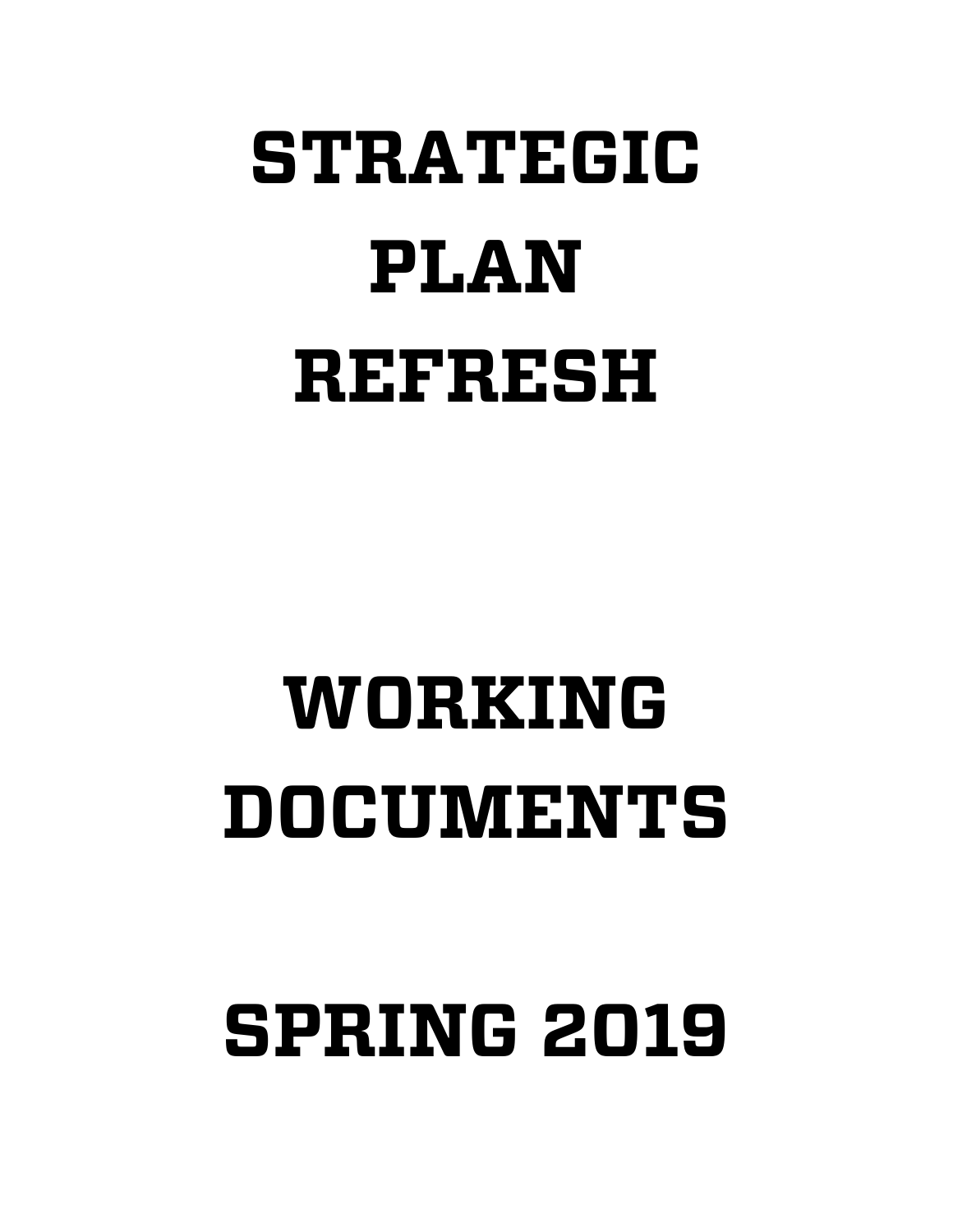## **Strategic Plan Refresh**



#### **Meeting 1**

| Date/Time:            | 8/24/18, 10:30am        | <b>Location:</b>    | ERC                      |
|-----------------------|-------------------------|---------------------|--------------------------|
| <b>Meeting Called</b> | John Zimmerman          | <b>Attendees:</b>   | UNM-G Strategic Plan     |
| $bv$ :                |                         |                     | <b>Committee Members</b> |
| <b>Facilitator:</b>   | <b>Brittany Babycos</b> | <b>Please Read:</b> | 2015-2019 UNM-           |
|                       |                         |                     | Gallup Strategic Plan    |

#### **Agenda Items**

| Topic                                                                                                                                                                                               | <b>Presenter</b>         | <b>Time Allotted</b> |
|-----------------------------------------------------------------------------------------------------------------------------------------------------------------------------------------------------|--------------------------|----------------------|
| Overview of Strategic Plan Refresh<br>Purpose, Goals, Deliverables<br><b>Participation &amp; Commitment</b><br><b>Timeframe to Completion</b><br><b>Measuring Progress</b><br><b>Weekly Updates</b> | John                     | $10 \text{ min}$ .   |
| <b>Review SWOT Analysis Results</b><br>Should be tied to mission                                                                                                                                    | John                     | 10 min.              |
| Assessing the Current Plan<br><b>Identify &amp; Review Themes, Strategic</b><br>Directions, Pillars from Survey<br>Align Themes with current plan<br>(keep, modify, cut)                            | John<br>Group Discussion | 30 min.              |
| <b>Planner Logistics</b><br>All paperwork/notes<br>Task Assignment/ Accountability<br><b>Monitoring Progress</b>                                                                                    | <b>Brittany</b>          | $5 \text{ min}$ .    |
| <b>Homework Assignment</b><br>See Below                                                                                                                                                             | <b>Brittany</b>          | $5 \text{ min.}$     |
| Summary of Meeting 1                                                                                                                                                                                | <b>Brittany</b>          | $5 \text{ min}$ .    |

#### **Items to Complete on Your Own Prior to Meeting 2**

1. Log into Office 365 Planner & locate the "UNM-G Strategic Plan Refresh" board- email Brittany with any questions about using Planner

2. Submit Theme/Pillar proposals to Brittany by Sunday, 9/9/18, end of day (authors remain confidential)

3. Vote on Themes/Pillars anonymously through SurveyMonkey link between Tuesday, 9/11/18 and Thursday, 9/13/18, end of day (Brittany will email the link)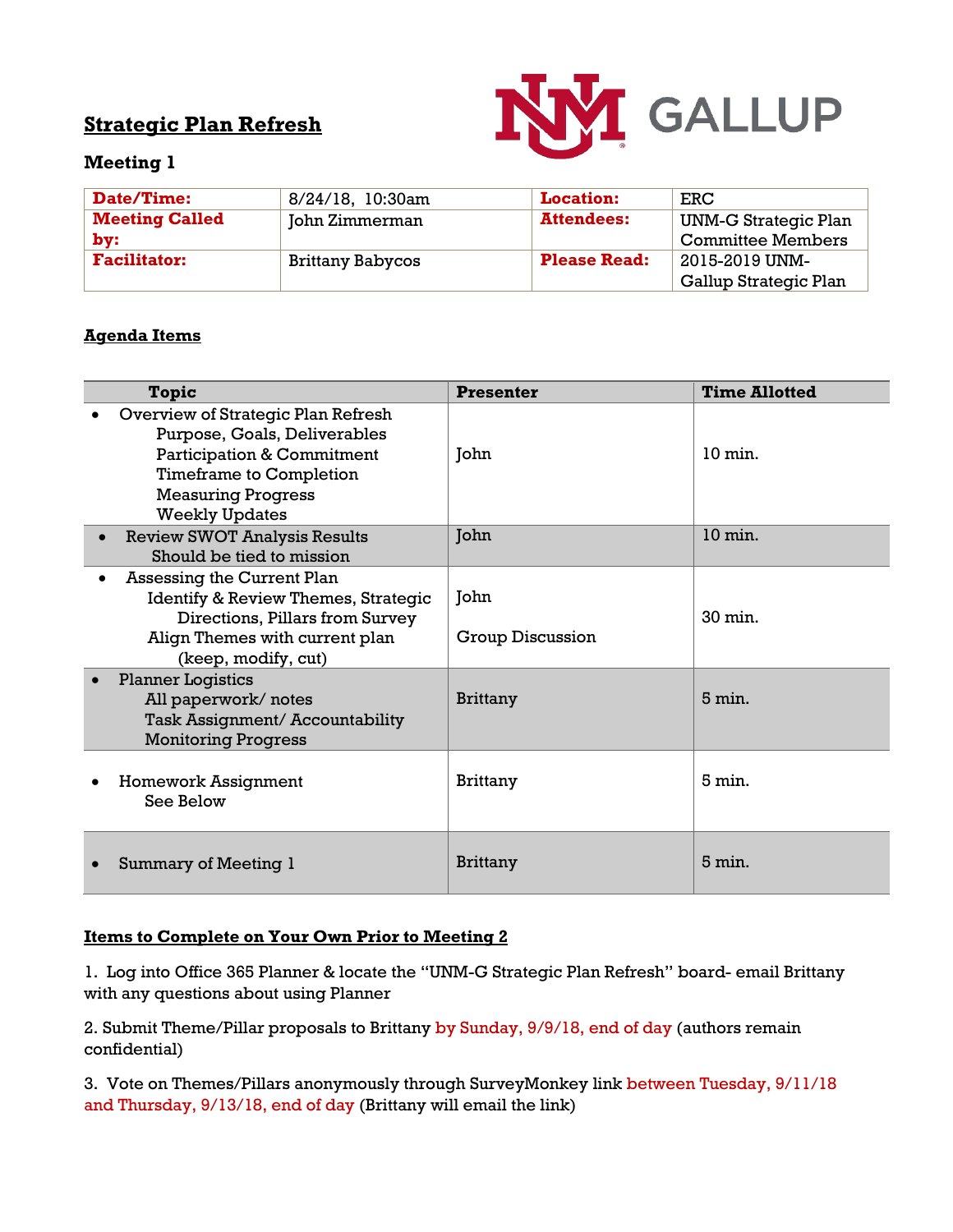

#### **Meeting 2**

| Date/Time:            | $9/14/18$ , 10:30am     | <b>Location:</b>  | ERC                      |
|-----------------------|-------------------------|-------------------|--------------------------|
| <b>Meeting Called</b> | John Zimmerman          | <b>Attendees:</b> | UNM-G Strategic Plan     |
| by:                   |                         |                   | <b>Committee Members</b> |
| <b>Facilitator:</b>   | <b>Brittany Babycos</b> | <b>Please:</b>    | Make sure to have        |
|                       |                         |                   | done your homework       |
|                       |                         |                   | ☺                        |

#### **Agenda Items**

| <b>Topic</b>                                                                                                                   | <b>Presenter</b>            | <b>Time Allotted</b> |
|--------------------------------------------------------------------------------------------------------------------------------|-----------------------------|----------------------|
| <b>Winning Theme Announcement</b>                                                                                              | John                        | $5 \,\mathrm{min}$ . |
|                                                                                                                                |                             |                      |
| Theme 1<br>$\bullet$<br>Create Objectives (3-4?)<br>Overview of process from here on<br>out<br>Selection of theme 1 objectives | John<br>Discussion/Activity | 15-25 min.           |
| S-M-A-R-T Targets<br>$\bullet$<br>Consulting "Experts"<br>Data (baselines, target<br>recommendations, etc.)                    | Brittany / John             | 30 min.              |
| Summary of Meeting 1                                                                                                           | <b>Brittany</b>             | 5 min.               |

#### **Items to Complete on Your Own Prior to Meeting 3 (9/28/18)**

1. Complete assigned follow-up/ questions/ data requests for experts to be turned in ASAP or by the beginning of Spring semester (exact date to be identified)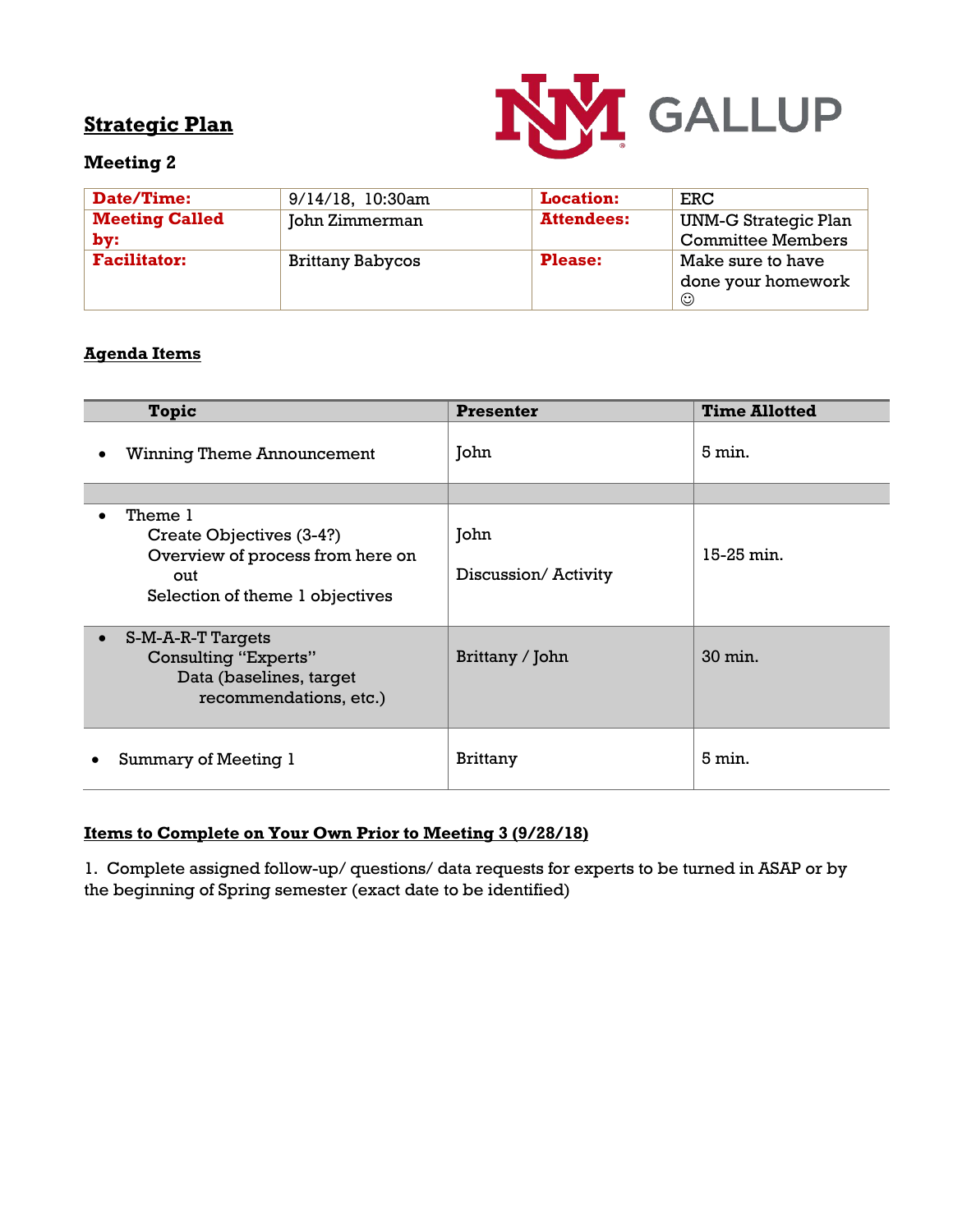

#### **Meeting 3**

| <b>Date/Time:</b>            | 9/28/18, 10:30am | <b>Location:</b>  | ECR                                       |
|------------------------------|------------------|-------------------|-------------------------------------------|
| <b>Meeting Called</b><br>bv: | John Zimmerman   | <b>Attendees:</b> | UNM-G Strategic Plan<br>Committee Members |
| <b>Facilitator:</b>          | Brittany Babycos |                   |                                           |

#### **Agenda Items**

| <b>Topic</b>                                                                                                 | <b>Presenter</b>              | <b>Time Allotted</b> |
|--------------------------------------------------------------------------------------------------------------|-------------------------------|----------------------|
| Recap of Meeting 2<br>Theme 1                                                                                | John                          | $5 \text{ min}$ .    |
| Finish up Theme 1 Objectives<br>brainstorm<br><b>Enrollment Management</b><br><b>College-Level Readiness</b> | John / Discussion             | 25 min.              |
| "Questions We Ask Ourselves"                                                                                 | Floyd Kezele                  | 7 min.               |
| Theme 2<br>Create Objectives (1-2)                                                                           | John<br>Discussion / Activity | $10 \text{ min.}$    |
| Theme 2 Objectives<br>Brainstorm re: experts, data                                                           | John                          | 25 min.              |
| Summary of Meeting 3                                                                                         | <b>Brittany</b>               | 5 min.               |

#### **Homework**

1. Complete assigned follow-up/ questions/ data requests for experts to be turned in ASAP or by the beginning of Spring semester (exact date to be identified)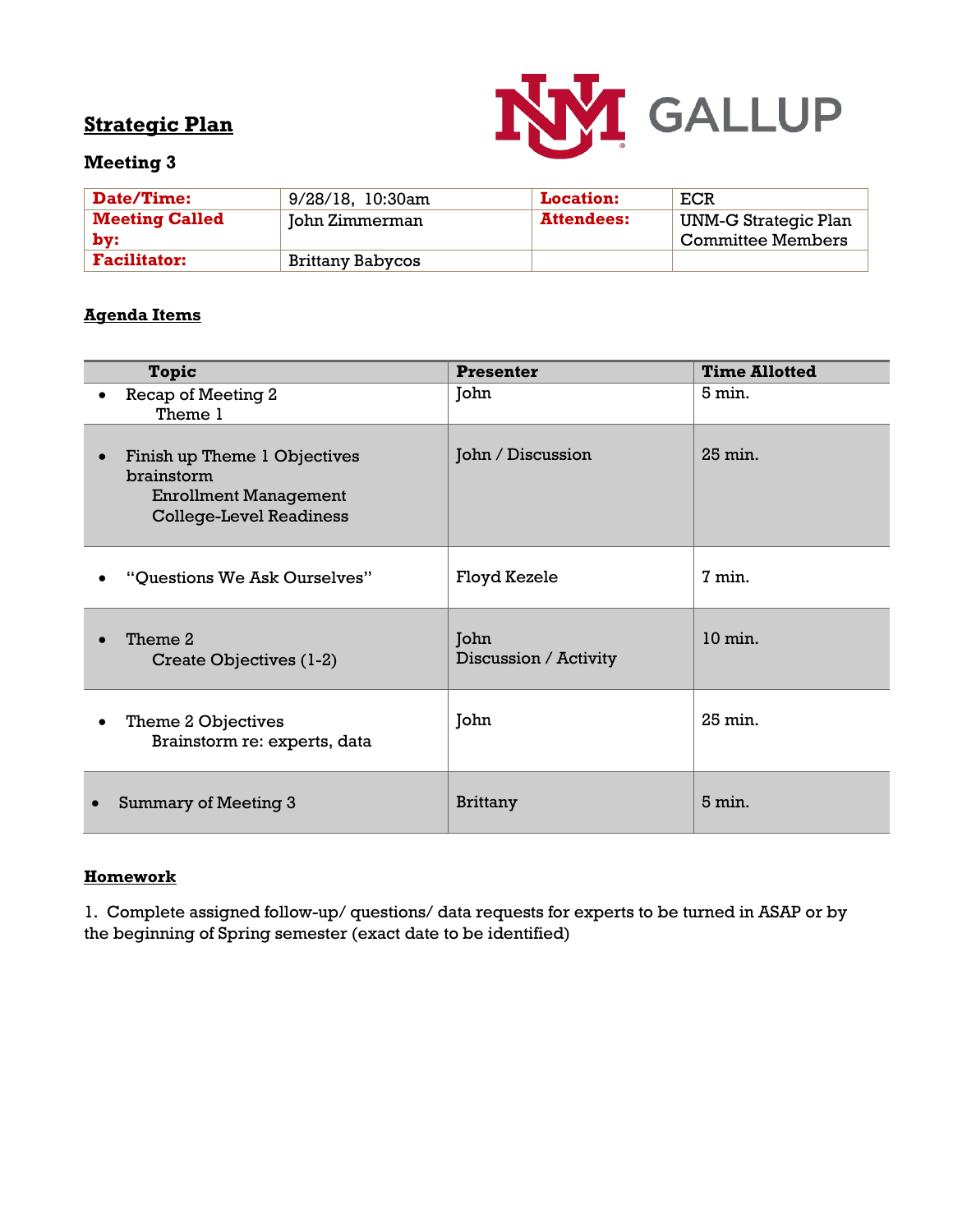

#### **Meeting 4**

| <b>Date/Time:</b>            | 10/4/18, 10:30am | <b>Location:</b>  | ECR                                              |
|------------------------------|------------------|-------------------|--------------------------------------------------|
| <b>Meeting Called</b><br>bv: | John Zimmerman   | <b>Attendees:</b> | UNM-G Strategic Plan<br><b>Committee Members</b> |
| <b>Facilitator:</b>          | Brittany Babycos |                   |                                                  |

#### **Agenda Items**

| <b>Topic</b>                                                                                         | <b>Presenter</b>              | <b>Time Allotted</b>  |
|------------------------------------------------------------------------------------------------------|-------------------------------|-----------------------|
| Recap of Meeting 3<br>Theme 2: Faculty & Staff Retention<br>and Enrichment                           | John                          | $5 \text{ min}$ .     |
| Theme 3: Fiscal Responsibility &<br>$\bullet$<br><b>Shared Governance</b><br>Create Objectives (1-2) | John<br>Discussion / Activity | $10 \,\mathrm{min}$ . |
| Theme 3 Objectives<br>$\bullet$<br>Brainstorm re: experts, data                                      | John                          | 30 min.               |
| <b>Summary of Meeting 4</b>                                                                          | <b>Brittany</b>               | $5 \text{ min.}$      |

#### **Homework**

1. Complete assigned follow-up/ questions/ data requests for experts to be turned in ASAP or by the beginning of Spring semester (exact date to be identified)